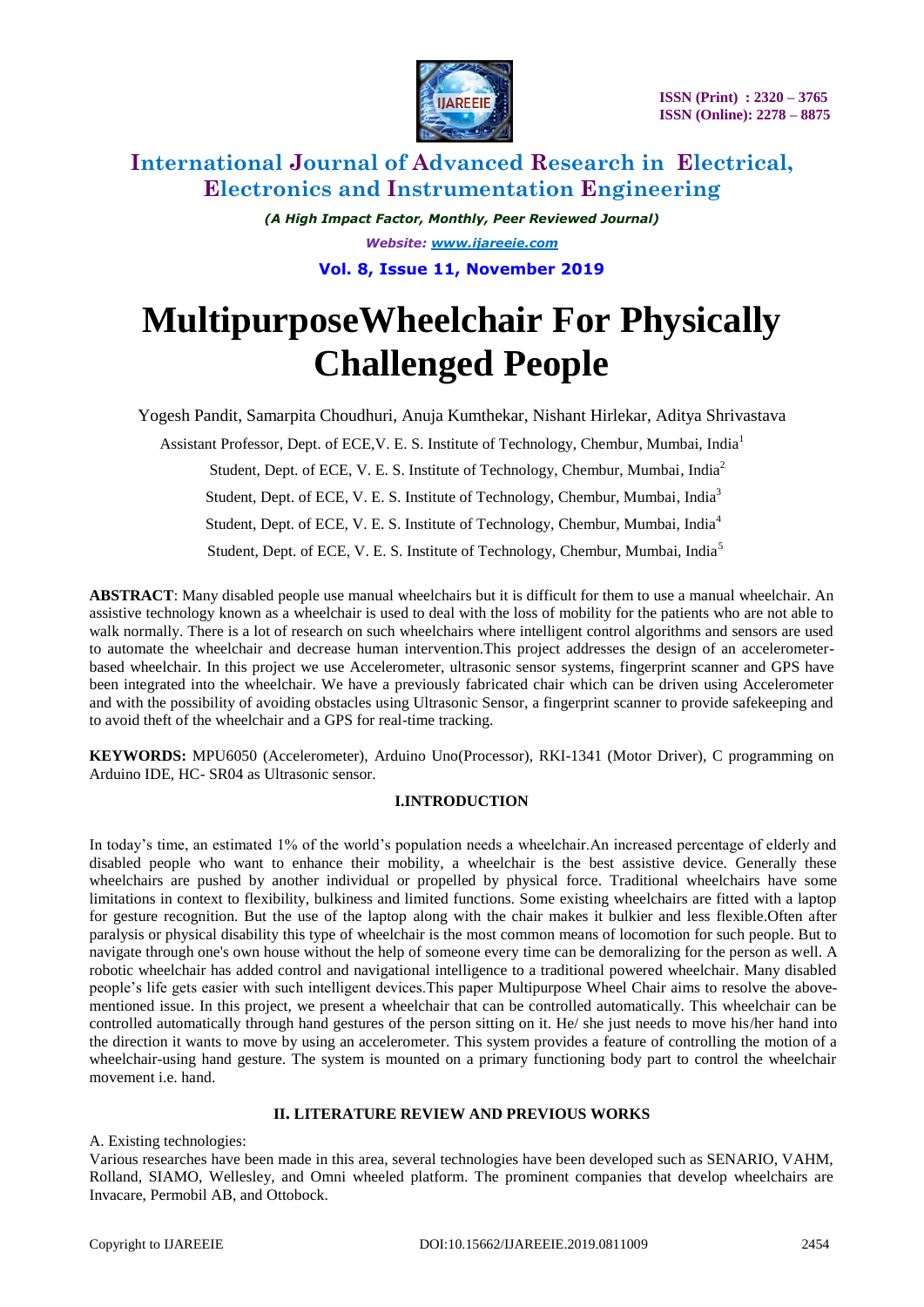

*(A High Impact Factor, Monthly, Peer Reviewed Journal)*

*Website: [www.ijareeie.com](http://www.ijareeie.com/)*

### **Vol. 8, Issue 11, November 2019**

Invacare power wheelchair

Invacare TDX SP Power Wheelchair boasts superior ride quality, quieter chassis, and built-in technologies. It has TrueTrack motors or G-Trac Technology available to keep wheelchair tracking straight, also quiet stability lock provides stability and shock absorption while in motion and traction Control Design for climbing in reverse over obstacles up to 1".

Permobil F5 VS wheelchair

The F5 Corpus VS is a durable, powerful and stable front-wheel drive power wheelchair combined with the best seating system on the market– the Corpus seat. The seating system is designed to effectively support the clinical, functional and lifestyle needs of active users.

#### B. Conventional Method:

To control wheelchair bio-signal or non-bio-signal based devices are used. No bio-signal based devices provide 100% accuracy and require less training for patients. In general, non-bio-signal based techniques contain Head Orientation Tracking Technique, Chin Control Technique, Eye Tracking Technique, Tongue Controlled, Image Processing Algorithm, and Brain Actuated Wheelchair using Brain Wave Sensor.

#### C. Accelerometer Based [2]:

In an accelerometer-based wheelchair, we have an acceleration sensor that is also known as a tilt sensor. When we tilt the object, the values registered by the sensor are changed and these values are given to the microcontroller. Depending on the direction of the tilt, the microcontroller controls the wheelchair directions as LEFT, RIGHT, FRONT and BACK.

#### **III. RESULTS AND REPORT**

A. Hardware details:

### 3.1 Block Diagram:

The Sensor unit consists of MPU6050 which is a combination of accelerometer and gyroscope which are the actual units which measure the movement and the reads are interpreted by the microcontroller unit in terms of angles which are mentioned in the code, HC-SR04 as an ultrasonic sensor, NEO-6M as GPS module.

For control of a wheelchair: For control of motors:





Fig 3.1.1: Block diagram for control of a wheelchair Fig. 3.1.2: Block diagram for controlling motors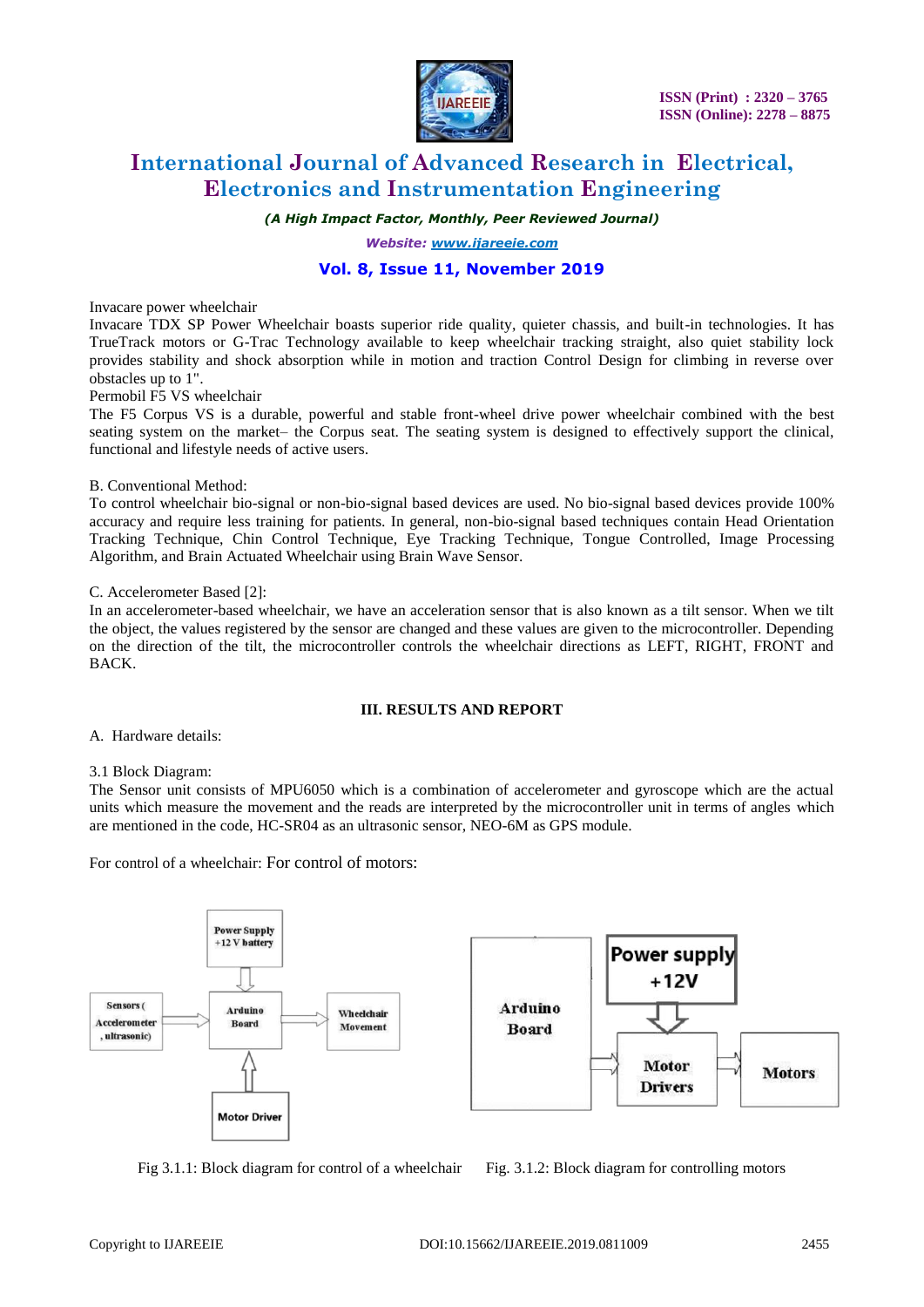

 **ISSN (Print) : 2320 – 3765 ISSN (Online): 2278 – 8875**

### **International Journal of Advanced Research in Electrical, Electronics and Instrumentation Engineering**

*(A High Impact Factor, Monthly, Peer Reviewed Journal)*

*Website: [www.ijareeie.com](http://www.ijareeie.com/)* **Vol. 8, Issue 11, November 2019**

3.2 COMPONENTS DESCRIPTION: For posture monitoring system

#### (1)MPU6050

The MPU6050 sensor module is a complete 6-axis Motion Tracking Device (Figure 2.2). It combines 3-axis Gyroscope, 3-axis Accelerometer, and Digital MotionProcessor all in a small package.



Fig 3.2.1: MPU6050

#### (2) Arduino UNO

The Arduino UNO is a [microcontroller board](https://en.wikipedia.org/wiki/Microcontroller_board) based on the [ATmega328P](https://en.wikipedia.org/wiki/ATmega328P) microcontroller with additional ports. The board contains fourteen Digital pins, 6 Analog pins, and programmable with the [Arduino IDE.](https://en.wikipedia.org/wiki/Arduino#Software) The power supply is given through the USB cable or an external [9-volt battery.](https://en.wikipedia.org/wiki/9-volt_battery) It accepts voltages between 7 and 20 volts. Its biggest advantage is it's ready to use structure. Arduino package has many components which include the 5V regulator, an oscillator, a microcontroller, serial communication interface, LED and headers for the connections. You don't need any other interface. Just plug it into a USB port of your computer and that's it.



Fig 3.2.2: Arduino UNO

### (3) Dual H Bridge driver (RKI-1341)

For raw power and simple connectivity to your robotics applications with this 6V - 18V compatibleV20A capable Dual DC motor driver. It is ideal for applications where two motors are required for up to 20 Amperes of current during start and during normal operations.It has a TTL/CMOS based interface which connects to the IOs of an MCU. For breaking it has a feature that can guarantee immediate halt on the shaft of motors even in high power applications and it also includes protection circuitry to avoid any electrical fluctuationsaffecting the normal operation of an MCU.



Fig 3.2.3: Motor Driver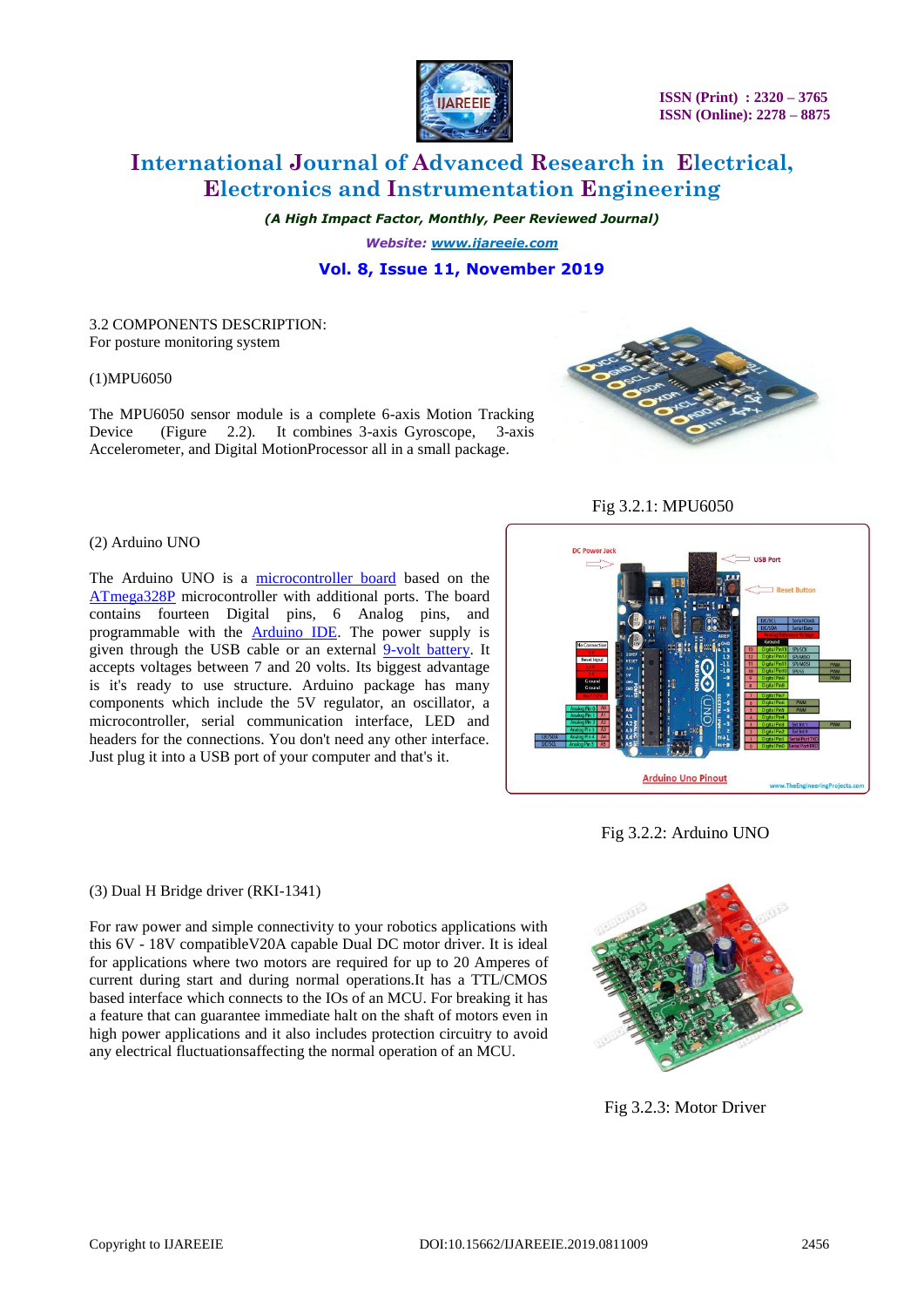

*(A High Impact Factor, Monthly, Peer Reviewed Journal) Website: [www.ijareeie.com](http://www.ijareeie.com/)*

**Vol. 8, Issue 11, November 2019**

### (4) Global Positioning System (GPS)

The NEO-6M GPS module is a GPS receiver with a built-in ceramic antenna that provides a strong satellite search capability. With the help of its power and signal indicators, the status of the module can be monitored. Thanks to the data backup battery, the module can save the data when the main power is shut down accidentally. Due to its 3mm mounting holes, it is easily assembled.

(5) Ultrasonic Sensor [6]

An Ultrasonic sensor is used to measure the distance to an object by using sound waves. The distance is measured by sending out a sound wave at a specific frequency and listening for that sound wave to bounce back by this we can calculate the distance. By recording the elapsed time between the sound wavebeing generated and the sound wave bouncing back, it is possible to calculate the distance between the ultrasonic sensor and the object. Since the speed of the sound travels through the air medium is known as 344 m/s (1129 ft/s), you can take the time for the sound wave to return and multiply it by 344 meters (or 1129 feet) to find the total round-trip distance of the sound waves

(6) Node MCU

NodeMCU is an open-source IoT platform. It includes firmware which runs on the ESP8266 Wi-Fi SoC, and hardware which is based on the ESP-12 module. The term "NodeMCU" by default refers to the firmware rather than the development kits (Figure 2.3). It is a highly integrated chip that provides full internet connectivity in such a small package. It can be programmed directly through a USB port using the Arduino IDE. ESP8266 can perform either as a standalone application or as a slave to a host MCU. The integrated high-speed cache helps to increase system performance and optimize system memory. Also, ESP8266 can be applied to any microcontroller Fig 3.2.6: Node MCU design as a Wi-Fi adaptor through SPI/SDIO or UART interfaces.



Fig 3.2.4: NEO-6M





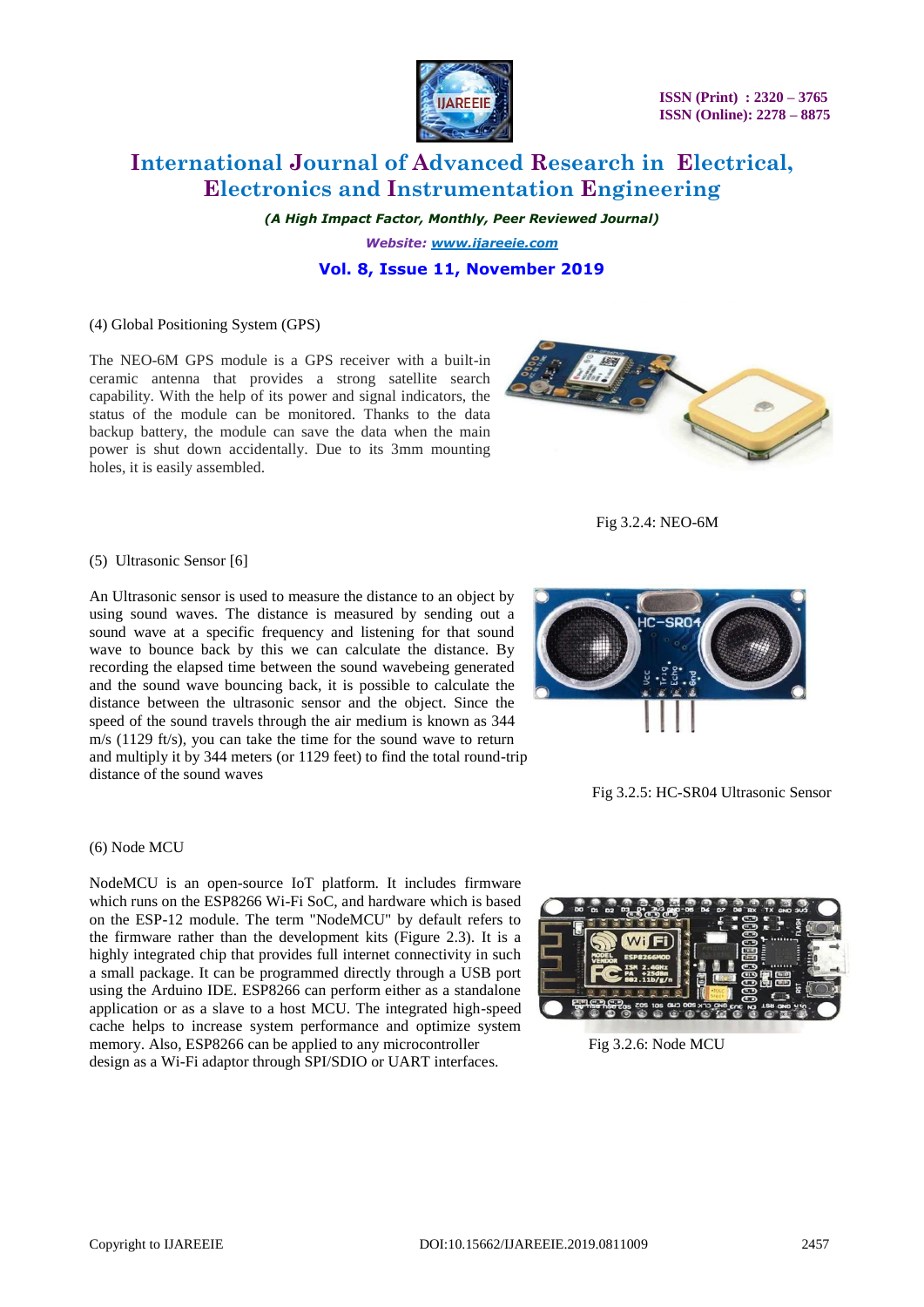

*(A High Impact Factor, Monthly, Peer Reviewed Journal)*

*Website: [www.ijareeie.com](http://www.ijareeie.com/)*

### **Vol. 8, Issue 11, November 2019**

### **B. Software details**

### **3.3 Software algorithm:**

- **1.** Start by connecting the power supply of 12 V
- **2.** Check the battery Charging
- **3.** Check if the accelerometer is in stable condition?
- **4.** The owner must scan his finger on the fingerprint scanner and if it matches only then the wheelchair will start moving
- **5.** Move accelerometer in the direction we want to move.
- **6.** Accelerometer moves or tilt his position thus gives an analog signal to Arduino and converts it in an appropriate digital level to move the motors of a wheelchair.
- **7.** Ultrasonic sensors are used to detect the obstacle. If any obstacle is detected then it gives a signal to Arduino and it will stop the motors.
- **8.** GPS helps track the location of the wheelchair
- **9.** Stop the Wheelchair
- **10.** Remove the Seat belt.



Fig. 3.3.1: Flowchart for movement of the wheelchair

At a given time microcontroller gets the data and compare inside with pre-defined values. As we change the position of the hand, values change automatically and correspondingly we get the direction of wheelchair. An accelerometer, we are getting 1.80V maximum for Positive X, Y directions, then 1.4V minimum voltage for negative X, Y directions, for the stable condition we are getting 1.60V, so by using these values we have given conditions to Arduino board to control the wheelchair. In this project, we have used Ultrasonic sensors for obstacle detection. For that, we have written a code that will detect and the buzzer will turn on, in the wheelchair if there is any obstacle detected between 0-20 cm from both forward and backward direction. So, in this way, we canidentify any obstacle or steps, holes in the way of a wheelchair.